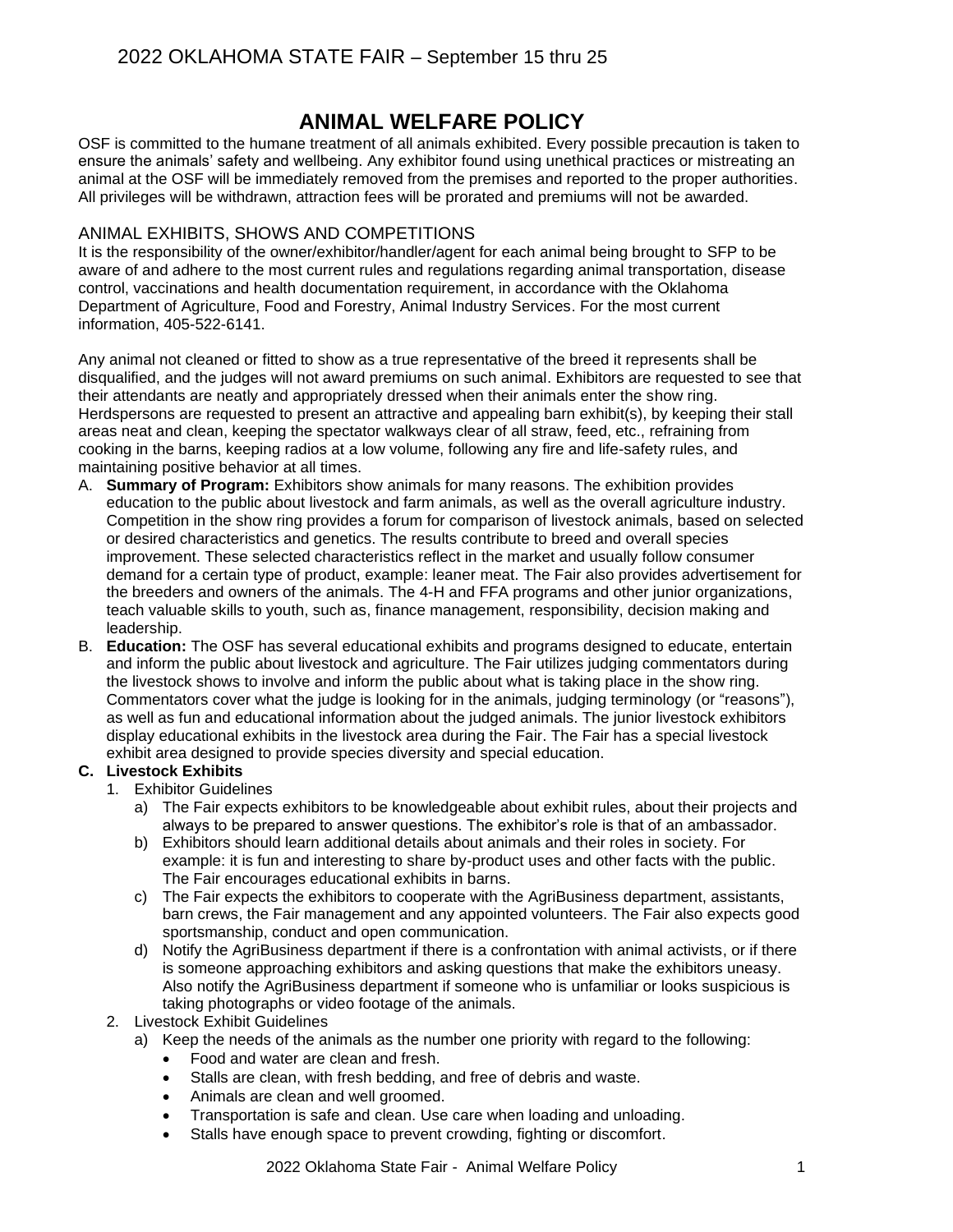- Animals are tied in the stalls with enough slack in the rope so they may lie down.
- Use proper grooming techniques and equipment when preparing the animals for showing, to cause the least amount of discomfort to the animal.
- The management will not tolerate any practices deemed inappropriate, unethical or inhumane. Report any sick animal immediately to the proper authority who may suggest that the exhibitor contact a veterinarian.
- b) Feed shall be appropriate for the animal's age, weight and species. Exhibitors should read all feed labels for appropriate use and portions. Adhere to all proper withdrawal times if using medicated feeds. Follow the requirements of the Food and Drug Administration (FDA) dosages and withdrawal times of drugs, *see Drug Residue Policy.* The Fair prohibits any unnatural, inhumane weight control prior to weigh-in.
- c) Exhibitors should know the proper use of all equipment and exhibit safety awareness. This includes removing equipment from walkways so it is not a hazard to people or animals. Tack areas, stalls, pens and cages shall be neat and clean, with equipment put away in tack boxes or stored out of the way. Exhibitors shall use all equipment for approved and legal uses only.

#### EQUINE SHOWS AND COMPETITIONS

USDA AND APHIS (Animal and Plant Health Inspection Services), under the Horse Protection Act, which prohibits making a horse sore to enhance its performance, regulate horse shows. OSF also regulates horse shows regarding prohibited substances and the drugging of horses. USEF members and affiliated shows are subject to the rules and industry review program administered by the United States Equestrian Federation. Shows may also be subject to standards set by the individual breed associations, when and if applicable.

# ANIMAL ATTRACTIONS AND EDUCATIONAL EXHIBITS

Fair management contracts and supervises animal attraction and educational exhibits. Both animal attractions and educational exhibits are required to provide educational material about their animals and their care to the public. Fair management encourages interaction with the public. This may be a criterion for issuing a contract.

Prior to opening to the public, a Fair designated veterinarian may inspect each animal exhibit. The veterinarian may also make periodic checks throughout the Fair. Each animal exhibit will designate a representative to be responsible and to be available during the Fair operating hours to answer questions, talk to the media or respond to an emergency.

#### A. General guidelines for care

- 1) Exhibit staff shall be available at all times. Signs will be posted informing the public of acceptable behavior in any petting facility.
- 2) The staff should be familiar with basic animal husbandry practices.
- 3) Keep animals groomed and clean at **all** times. Keep feed and water receptacles clean and free of debris. The exhibitor will clean animal stalls or pens daily. Properly dispose manure and used bedding in the appropriate receptacles or areas. Replace old bedding with fresh material.
- 4) Alternate and give rest periods to the animals especially during hot weather. The resting pens and working area shall have shade with proper ventilation.
- 5) Feed animals a nutritionally balanced diet as appropriate and with consideration to the animal's age, weight and species. Water regularly when working and have clean water available in resting pens.
- 6) The facility operator should make an effort to control flies in the exhibit and resting areas. Proper and prompt disposal of manure and used bedding is beneficial to this effort.
- 7) Exhibitors shall use all equipment for approved and legal uses only. The management will not tolerate any practices deemed inappropriate, unethical or inhumane.
- 8) Report any sick or injured animal immediately to Fair management, who may suggest that the exhibitor contact a veterinarian.
- 9) All animals are required to have a current, within 30 days, certificate of veterinary inspection. Many species are required to have negative tests against certain diseases. It is the responsibility of the exhibitor to contact the Oklahoma Department of Agriculture, Food & Forestry at 405-522- 6141 or http://ag.ok.gov to make sure all required testing has been performed.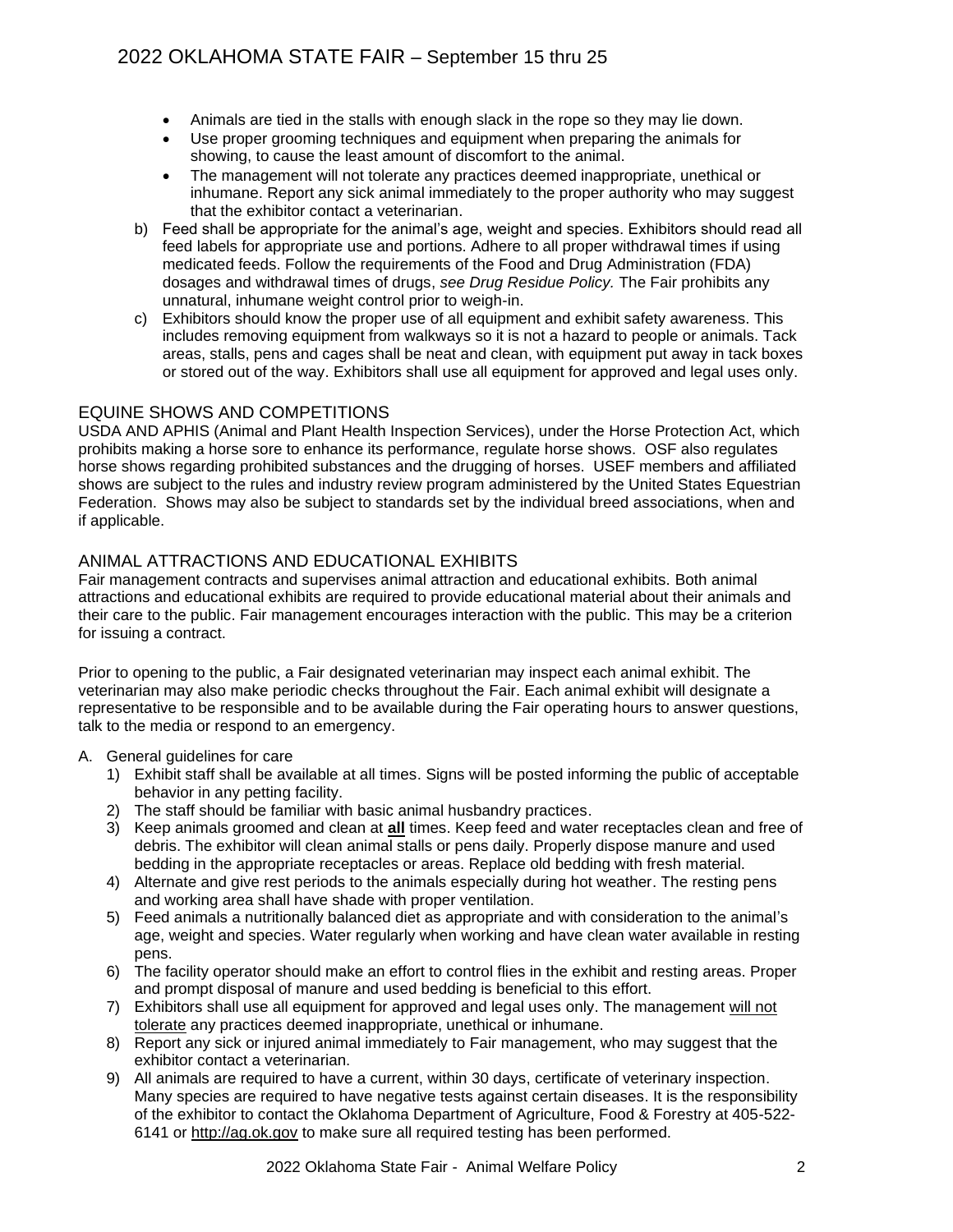B. Animal Petting Facilities

The design of an animal petting facility should help educate the public about different types of animals and animal care while regarding the animals' basic needs, including time away from the public. It should also provide the rare opportunity for contact and interaction with animals. Petting zoos may feature exotic animals not typically raised on farms.

- C. Pony Rides
	- 1) The ponies should have a pad or cushioned surface such as lawn or shavings to prevent ponies from walking on the ground or asphalt for extended periods.
	- 2) The pony ride should be a safe site, away from potential, unexpected noises and sudden movements.
	- 3) Alternate the ponies to allow for reasonable rest periods.
	- 4) Water the ponies regularly.
	- 5) Do not expose the ponies to sun for extended periods without breaks for rest, shade and water.
	- 6) All equine are required to have a current Certificate of Veterinary Inspection (within 30 days) and a current negative Equine Infectious Anemia test (within 12 months).
- D. Pig Races
	- 1) Pig races provide fast-paced family entertainment and crowd interaction. The USDA regulates pig races and requires an exhibitor license for performing animals. Oklahoma Department of Agriculture, Food & Forestry requires certificates of veterinary inspection, and negative tests for brucellosis and pseudorabies for pigs to enter the state. The owner/operator of the pig races may need to produce current, and correct, copies of all CVIs and results of blood tests as requested by OSF management, or in compliance with their contract. The owner/operator of the pig races may need to produce current, and correct, copies of all licenses as regulated by the USDA. Operator should maintain itinerary or schedule of OSF dates to document past and future exhibitions. Pig races shall follow the general policies outlined in this manual, as well as the appropriate feed for the piglets age.
- E. Other Animal Exhibits (not previously listed)
	- 1) It is up to the exhibitor of animal attractions including: any owner exhibiting animals doing tricks or shows; carnivals and concessionaires who exhibit regulated animals; anyone who uses regulated animals to promote or advertise goods and services; animals used to promote photographs or photography; and anyone exhibiting farm animals for nonagricultural purposes to have knowledge of and obtain in a timely manner any required licenses.

#### ANIMAL CARE

# POLICY DISCIPLINE AND VIOLATION NOTICE

- A. Fair Management relies on staff members, volunteers, exhibitors and the public to report any situations that may be potential policy violations.
- B. Fair Management will investigate and determine the severity of all complaints and concerns.
- C. If there is a violation of the Animal Welfare Policy, the exhibitor will receive a verbal warning and the steps needed to correct the violation.
- D. With a second violation, the exhibitor will receive a written violation notice and Fair Management may call the Humane Society or veterinarian, at the exhibitor's expense, depending on the severity of the violation. The removal of animals and/or exhibitor from SFP may become necessary.
- E. A record of the verbal violation warning and copies of the violation notices will become part of the exhibitor's file. Fair Management will consider these before issuing another contract.
- F. Any other public or staff complaint filed will become part of the exhibitor's file. Exhibitor will receive copies.
- G. Fair Management reserves the right to disqualify any competitive exhibitors in violation of the animal care policy from any awards and premiums.